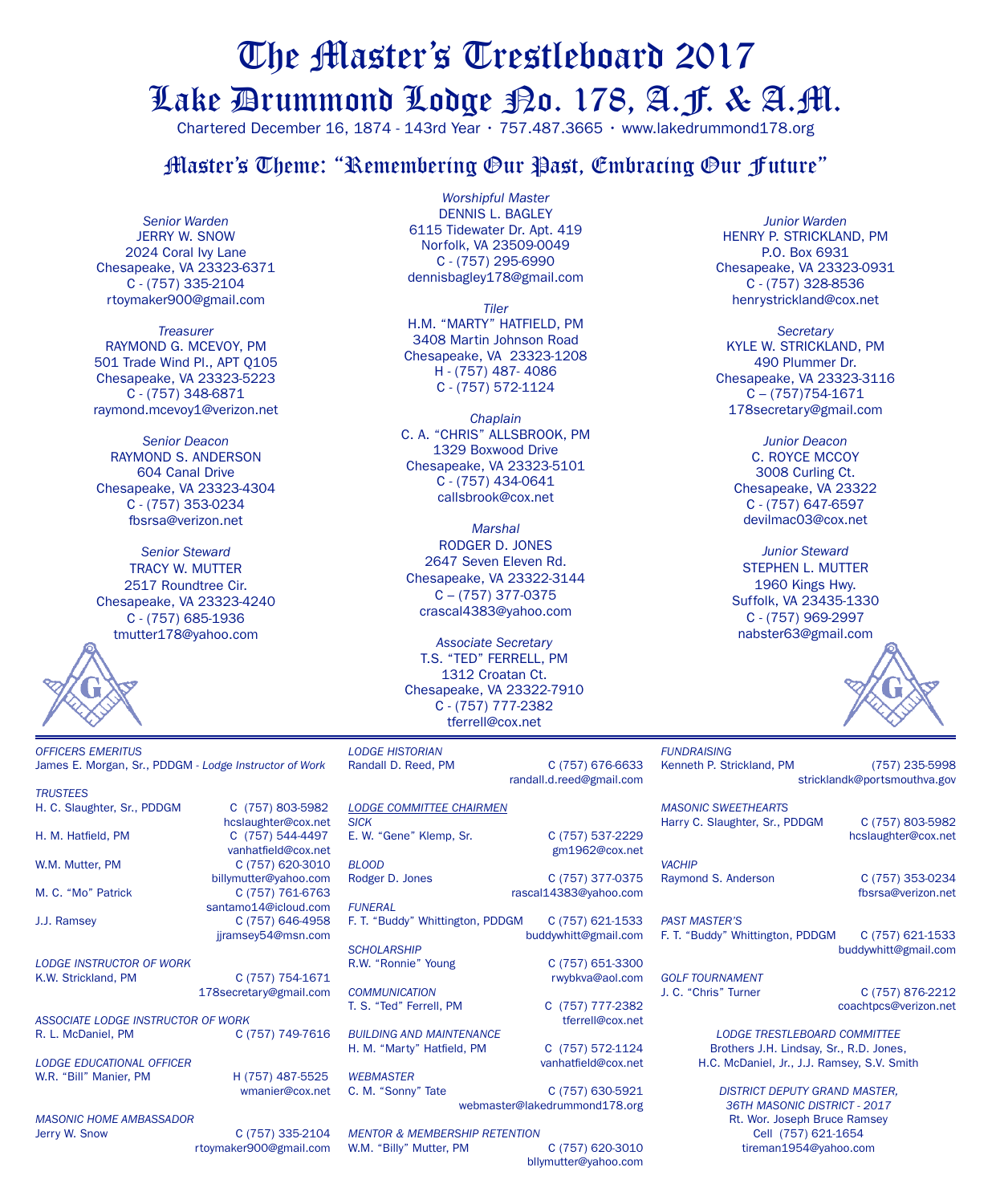Happy New Year Brethren,

As we wind down from the celebration of the birth of our Savior, we look forward to the excitement and opportunities that lie ahead in the new year. I cannot remember a time in my life that I was more excited about the journey ahead. Being afforded the honor of serving as your Worshipful Master has energized me and I look forward to working tirelessly alongside each of you to maintain the excellence that has become a tradition here in Lake Drummond Lodge. For the past year we have been planning and developing some exciting programs for the Brethren of Lake Drummond Lodge, as well as their families and friends to enjoy during the upcoming year. It is my hope that each of you will take advantage of these opportunities to fellowship and serve your lodge. Masonry is the greatest fraternity in the world and the more of yourself you give to Masonry, the more light Masonry will shine on your life.

The Master's Theme for 2017 is "Remembering Our Past, Embracing Our Future". As I have journeyed through the chairs to the East, I have made a point to study and learn the history of Lake Drummond Lodge. Over the past 142 years Lake Drummond has developed a rich history of excellence and has been a model that other lodges strive to emulate. It is my intention to maintain the rich history of our Lodge; however, I am keenly aware that we cannot become complacent. We cannot rely strictly on our rich history to carry us into the future. We are called as leaders to do much more. A great scholar once said "No great idea ever came from a person who was afraid to make a mistake". We are going to make some mistakes as we travel down the road together this year, but we must continue to wake up each day in search of new and exciting ways to introduce this great fraternity to a world that so desperately needs the very tenets of our institution, which are friendship, morality and brotherly love. Brethren, I cannot do this alone. This is OUR Year and I will be looking to each of you to help me make Lake Drummond Lodge a beacon of light in a troubled world.

Please keep your eye open for the monthly calendar of events that will be mailed out each month to all. In addition, if you provide an active e-mail address to the Lodge Secretary or myself we will add you to the weekly "Master's E-mail" that will go out to all who have provided their e-mail information. These communications will serve to keep you informed as to the activities at the lodge, as well as which lodges I will be visiting each week. I ask that you keep this information close by and make a point to travel with me whenever possible. It is quite impressive and a positive reflection on a lodge when Brethren make the time to travel with their Worshipful Master.

In closing I would again like to thank you for allowing me to serve Lake Drummond Lodge as your Worshipful Master. I am excited about all that we are going to accomplish together. I encourage each of you to make a New Year's resolution to find something you can do to become more involved at the Lodge. If you haven't been to lodge in a while, resolve to come to our next stated communication. There is no telling what beautiful masterpieces we can construct if we all labor in the quarries of Freemasonry together. Thank you in advance for your support and if you ever have questions, comments or suggestions on ways to improve Lake Drummond Lodge please feel free to contact me at 757-295-6990.

Sincerely and Fraternally,

 Dennis L. Bagley Worshipful Master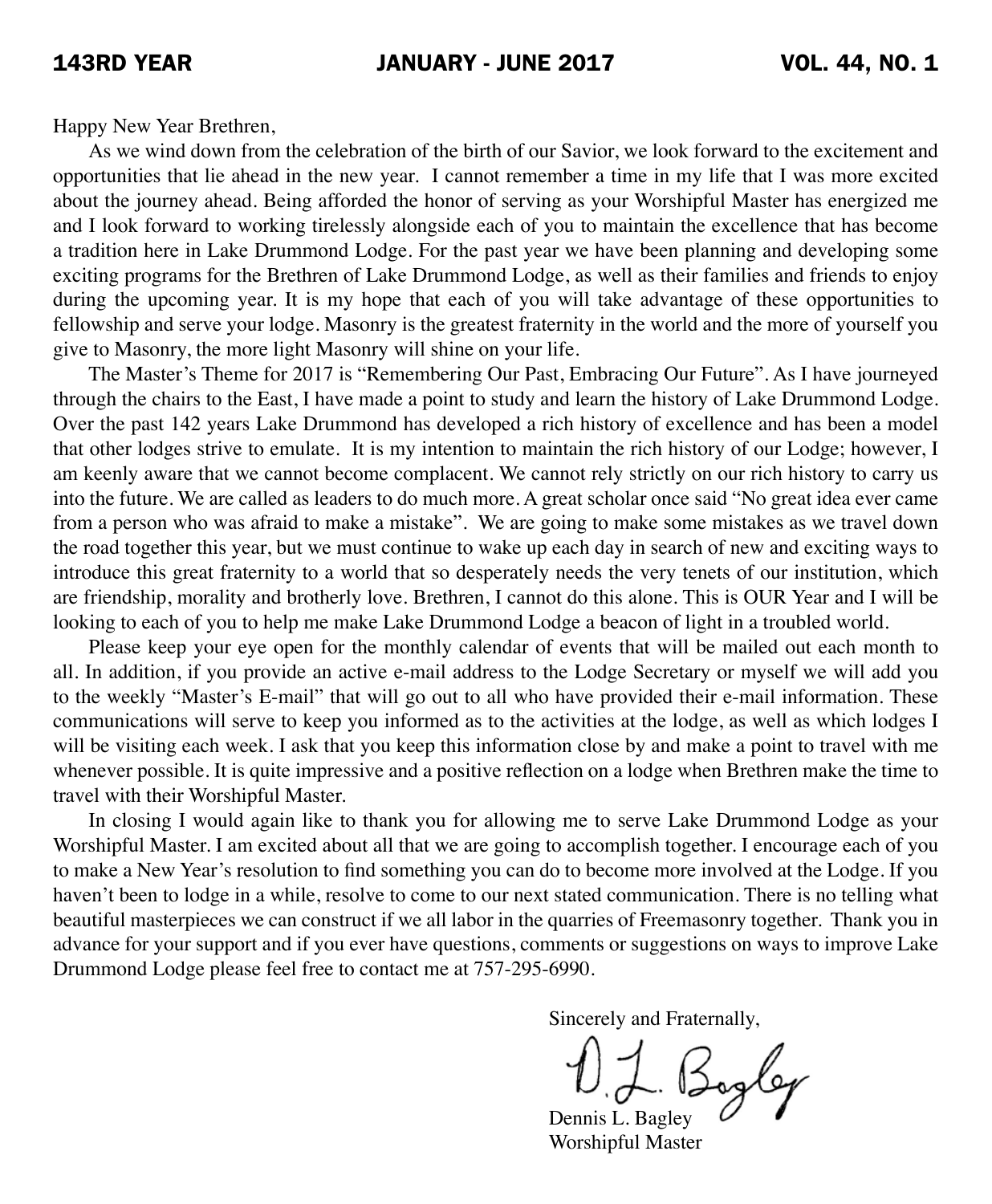## UPCOMING EVENTS

## Family Night Covered Dish Dinners For 2017

Thursday, March 30 Thursday, June 29 Thursday, August 31 Thursday, November 30

**DDGM OV** – to Lake Drummond, Thursday, February 9 GM OV – Friday, February 10 at Khedive Shrine **C. Frank Hick's Ritual School** – Saturday, April 8 & Monday, April 10 April Stated - Thursday, April 13 Grand Lodge Ian Shipley Golf Tournament - Thursday, April 20 Lodge BBQ Fundraiser - Saturday, April 29 May Stated – Thursday, May 11 Lodge Family Picnic – TBD June Stated - Thursday, June 8 Lodge BBQ Fundraiser - Saturday, April 30 **Lodge Family Picnic** – Saturday, May 21 (Tentative) Table Lodge – TBD Lodge Fish Fry Fundraiser - Saturday, September 30 Lodge Golf Tournament – TBA, at River Front Golf Course MOHVA Family Day – Saturday, October 7 Community Builder's Awards – Thursday, October 12

# OUR WEBSITE! *Please visit us at*  www.lakedrummond178.org Any brethren wishing to receive this communication via email please contact Bro. Sonny Tate at webmaster@lakedrummond178.org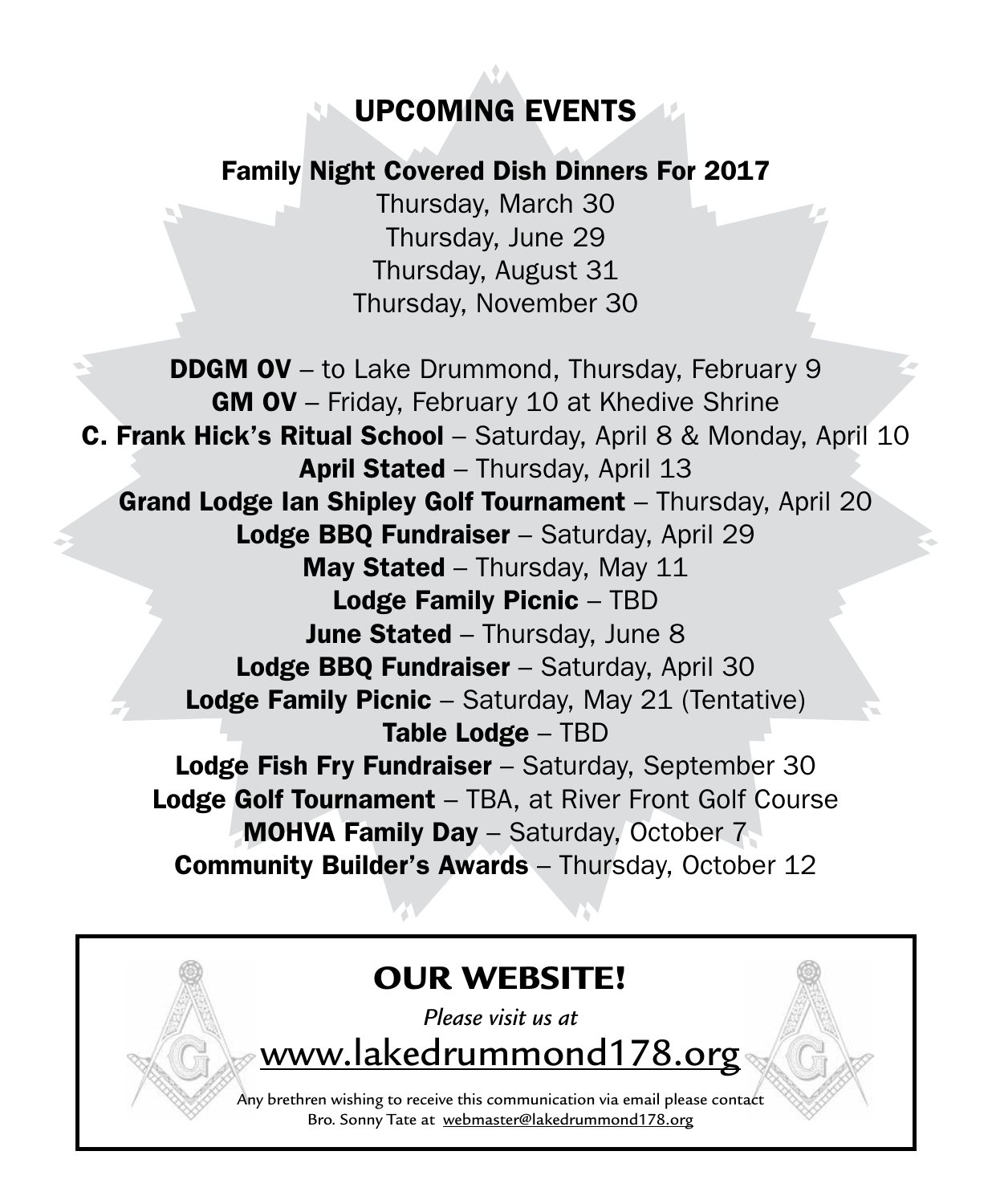#### 2017 PRESENTATION OF MASONIC SERVICE AWARDS

| <b>Name</b>                        | 25 Years        | to be presented |
|------------------------------------|-----------------|-----------------|
| Brother William F. Foley           | 03/19/1992      | 04/13/2017      |
| <b>Name</b>                        | 50 Years        | to be presented |
| Brother Clifton C. Molleen         | 04/06/1967      | 04/13/2017      |
| Brother Raymond S. Hayes, Jr.      | 07/06/1967      | 07/13/2017      |
| Brother Ralph L. Ferebee, Jr.      | 11/02/1967      | 11/09/2017      |
| <b>Brother Charles E. Ciccotti</b> | 11/16/1967      | 12/14/2017      |
| Brother George D. Pritchard        | 11/30/1967      | 12/14/2017      |
| <b>Name</b>                        | 60 Years        | to be presented |
| Brother Albert B. Sawyer           | 03/21/1957      | 04/13/2017      |
| Brother William E. Winslow         | 10/29/1957      | 11/09/2017      |
| Brother Carol R. Young             | 12/05/1957      | 12/14/2017      |
| <b>Name</b>                        | <b>70 Years</b> | to be presented |
| Brother Walter L. Conner           | 06/19/1947      | 07/13/2017      |
| Worshipful H.J. "Pete" Kidd, PM    | 09/04/1947      | 09/14/2017      |

#### NEW MEMBERS

| Raised | October 15, 2016  |
|--------|-------------------|
| Raised | November 03, 2016 |
| Raised | November 09, 2016 |
| Raised | November 30, 2016 |
|        |                   |

## Standing Resolutions of the Lodge By-Laws

Motions were made at the December Annual Stated to codify and update various Standing Resolutions of the Lodge By-Laws, prior to reprinting booklets. A vote will be held at the January 12, 2017 stated communication to approve these changes.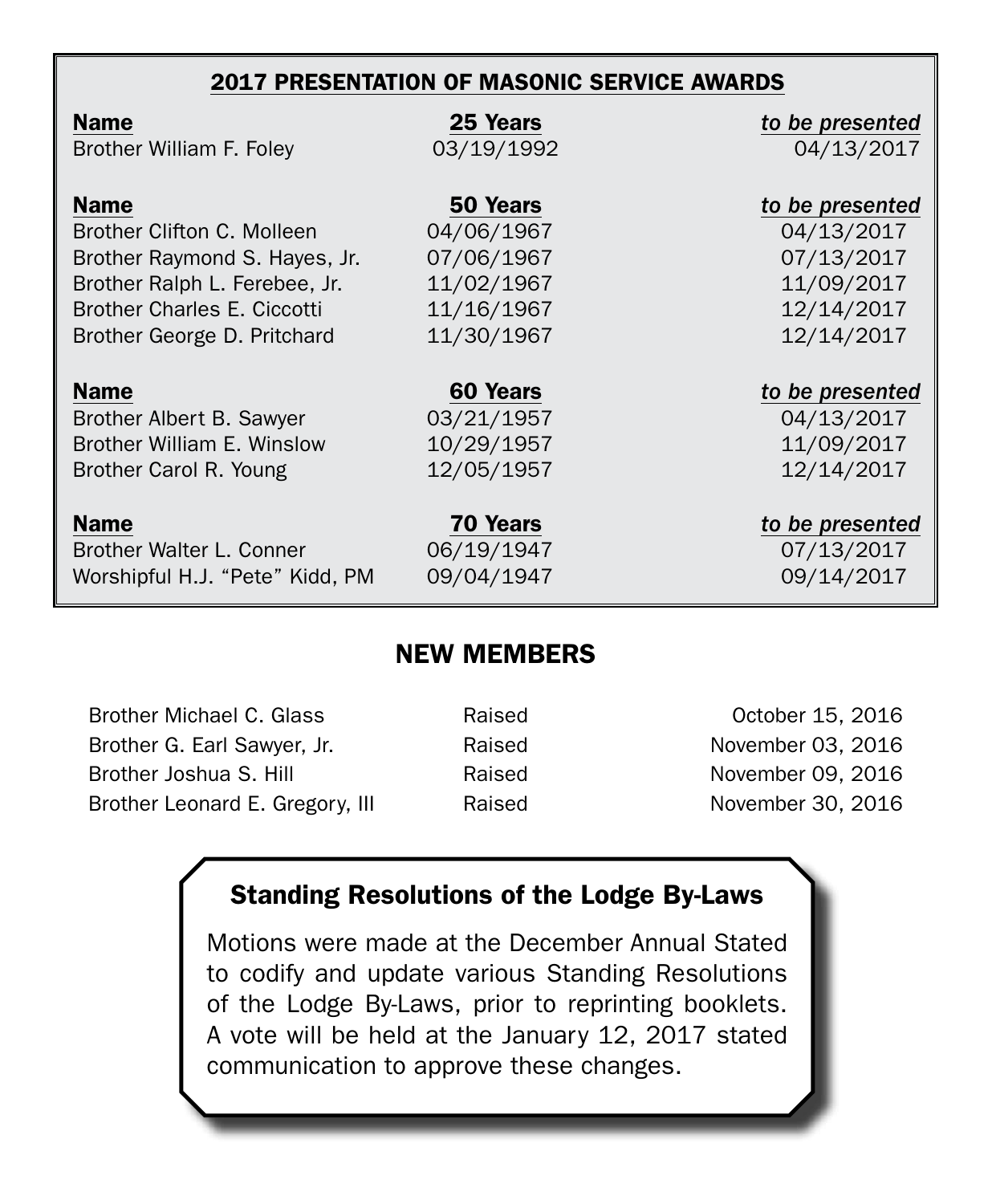#### APPLICATIONS FOR LAKE DRUMMOND'S 2017 SCHOLARSHIP AWARDS DATE DUE - APRIL 21, 2017

On the recommendation of the Scholarship Committee and with the approval of the Worshipful Master and officers of Lake Drummond Lodge, the deadline is April 21st for receiving applications for the Scholarship Fund. The April 21st deadline is necessary to enable the recipient of a scholarship to have their name printed in the graduation program as having received a scholarship from Lake Drummond Lodge No. 178. This will also ensure that the recipient(s) can be recognized in our Lodge with his/her parents before they have to leave for college. The application form is available from the Lodge Secretary (757) 754-1671 or 178secretary@gmail.com. Application must be mailed to Lake Drummond Lodge No. 178, Attn: Scholarship Committee, c/o P. O. Box 6655, Chesapeake, VA prior to April 21, 2017.

## DISTRICT DEPUTY GRAND MASTER NOMINATION FOR 2019

Grand Master's Executive Order No. 1-2017 sets forth the regulations governing nominations for the office of District Deputy Grand Master for the Masonic Year 2019. South Norfolk Lodge #339 has the 2019 nomination. Lake Drummond will vote on concurrence at our April 13, 2017 Stated Communication or when received.

#### BRUNSWICK STEW FUNDRASIER

A limited amount of Brunswick Stew will be made available in February for \$8.00 per quart. This is to support the Worshipful Master's initiative to memorialize all departed Brethren of the Lodge with memorial brick pavers. More information will be forthcoming.

#### DONATIONS ASSOCIATED WITH FALL FAMILY FISH FRY FUNDRAISER

Special Thanks to Brother Scott Smith and Economy Printing for donating the tickets!

Brothers S.D. Archer, PM, LMIP; C.H. Brown, LMIP; W.G. Burgess, Jr.; J.E. Canterbury, P.P., LMIP; H.V. Cashwell; C.E. Ciccotti; G.V. Cox; R.W. Creamer, 50MV; B.R. Faulkner, PDDGM; J.R. Gettier; L.E. Gregory, III; F.J. Ifko, Jr.; R.D. Jones, LMIP; R.J. Kehl, Sr., LMIP; L.W. Kight, Jr., LMIP; D.L. Langemeier; G.W. Lowery, LMIP; C.W. McCoy, LMIP; R.C. Mills, LMIP; J.R. Mizell, Sr.; R.L. Mortenson; R.P. Nelson, 60MV; D.L. Norton, LMIP; C.J. Parsons; G.D. Pritchard; T.P. Russell, LMIP; V.L. Whedbee, LMIP

#### SECRETARY'S REPORT ON FISH FRY FUNDRAISER - SEPTEMBER 24, 2016

| TOTAL RECEIPTS | \$5,954,00 |
|----------------|------------|
| TOTAL EXPENSES | \$2.939.84 |
| NFT PROFIT     | \$3.014.16 |
|                |            |

 GENERAL OPERATING FUND TWO-THIRDS OF PROFITS \$2,009.44 BUILDING FUND ONE-THIRD OF PROFITS \$1,004.72

TOTAL PLATES SERVED - 560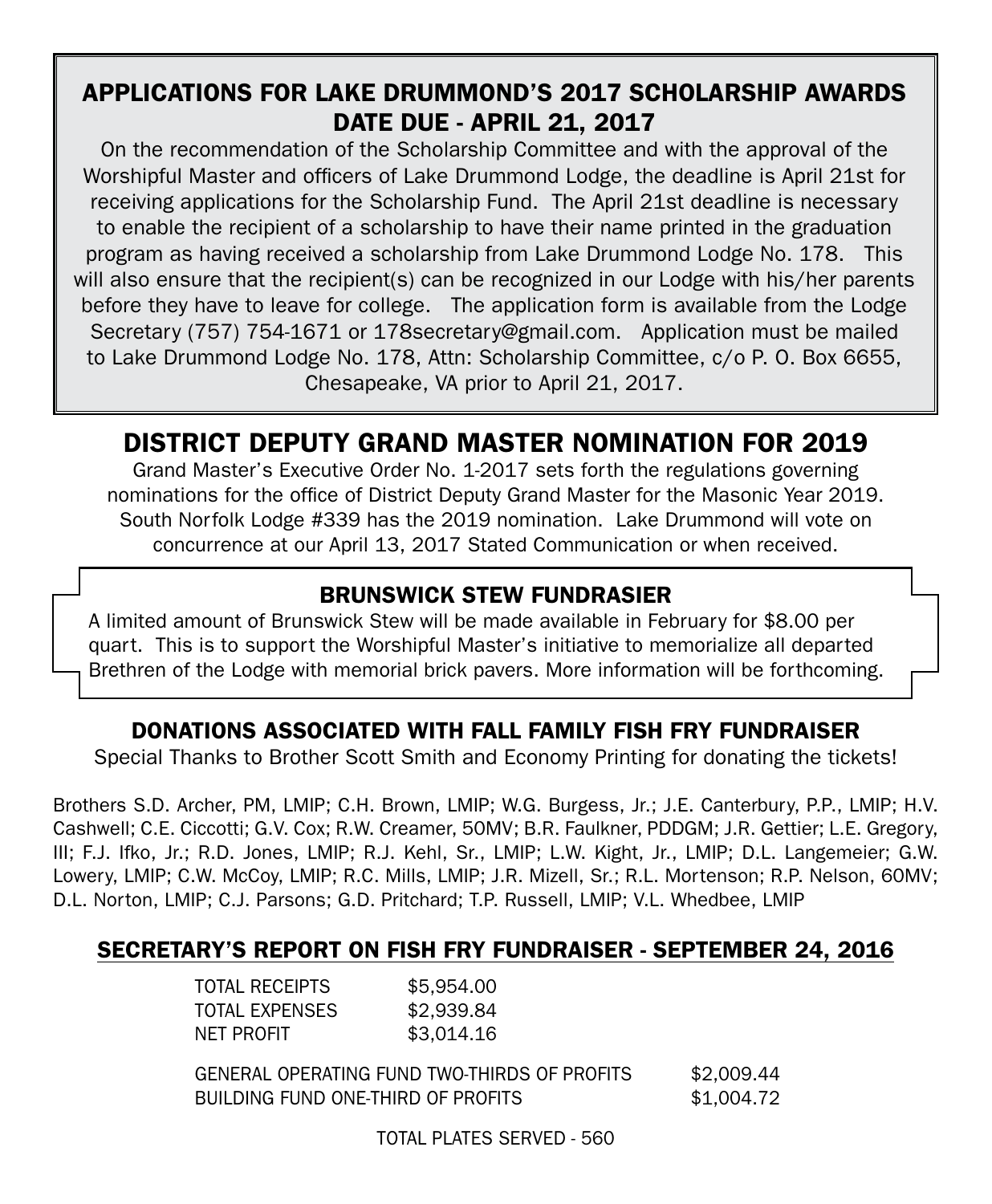

Brick Columns being unveiled at our Annual Stated



Left Column



Mr. Stiles our brick mason admiring his work



Right Column



Wor Kenny Strickland and Bro. Tim Strickland preparing the meal of the Installation of Officers



2017 Worshipful Master Dennis Bagley delivering a Christmas Poinsettia to Masonic Sweetheart Mrs. Sedberry

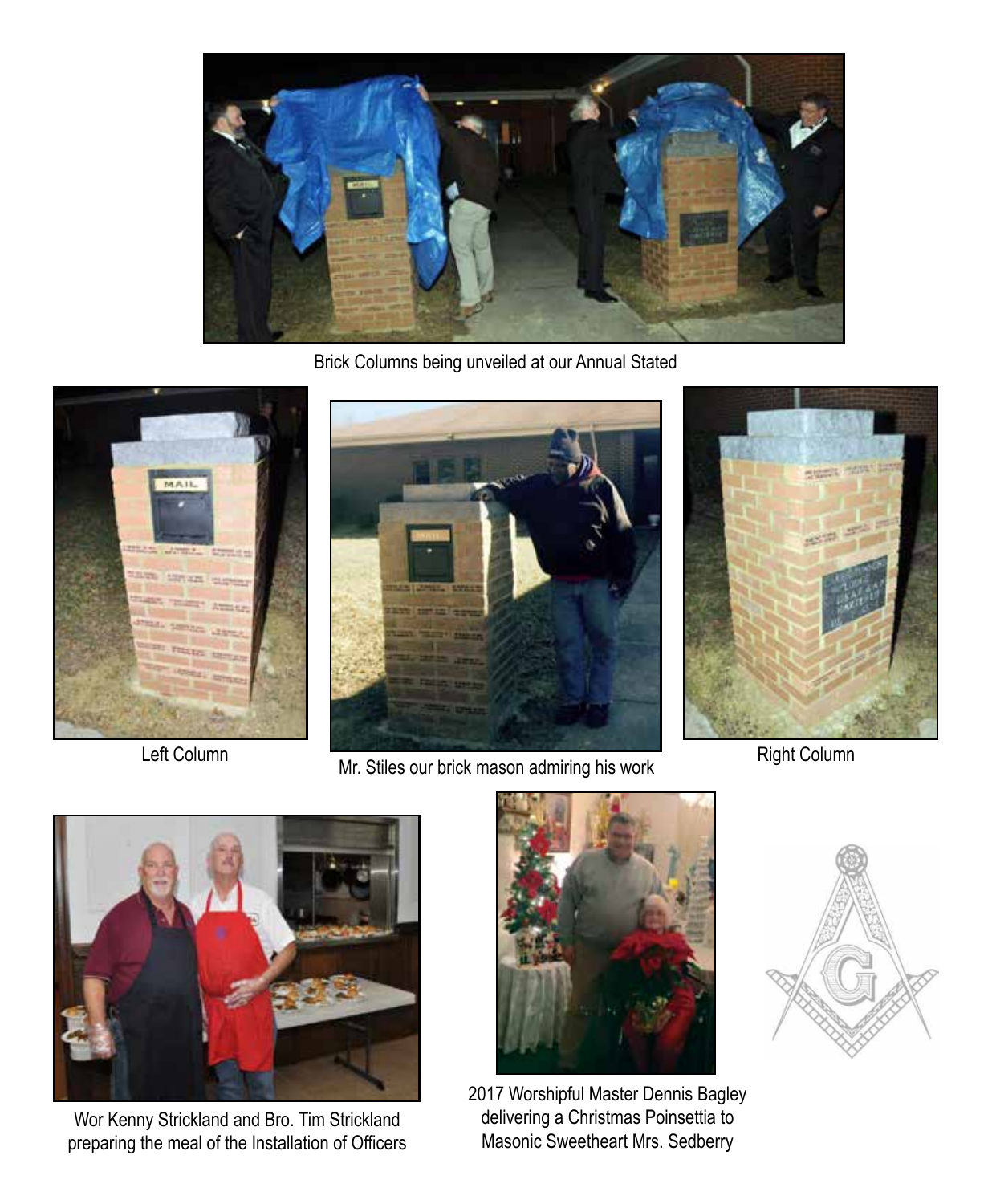

Worshipful Bagley being installed Master of Lake Drummond Lodge



Group shot of the 2017 officers of Lake Drummond Lodge



Receiving line of newly installed Officers of Lake Drummond Lodge



Wor. Kenneth P. Strickland being presented in the East by sons, Wors. Kyle & Henry Strickland for presentation of a Grand Lodge Certificate of Merit at our Annual Stated



2016 Worshipful Master John Conroy and 2016 Grand Master Most Worshipful James E. Litten with our Lodge Blood Chairman Brother Rodger Jones and District Blood Coordinator Tim Conway at our September Stated



Brother Santa Claus takes a break from working to attend Lodge w/ Wor. John Conroy



Master-Elect Dennis Bagley being presented in the East during Election of Officers at Annual Stated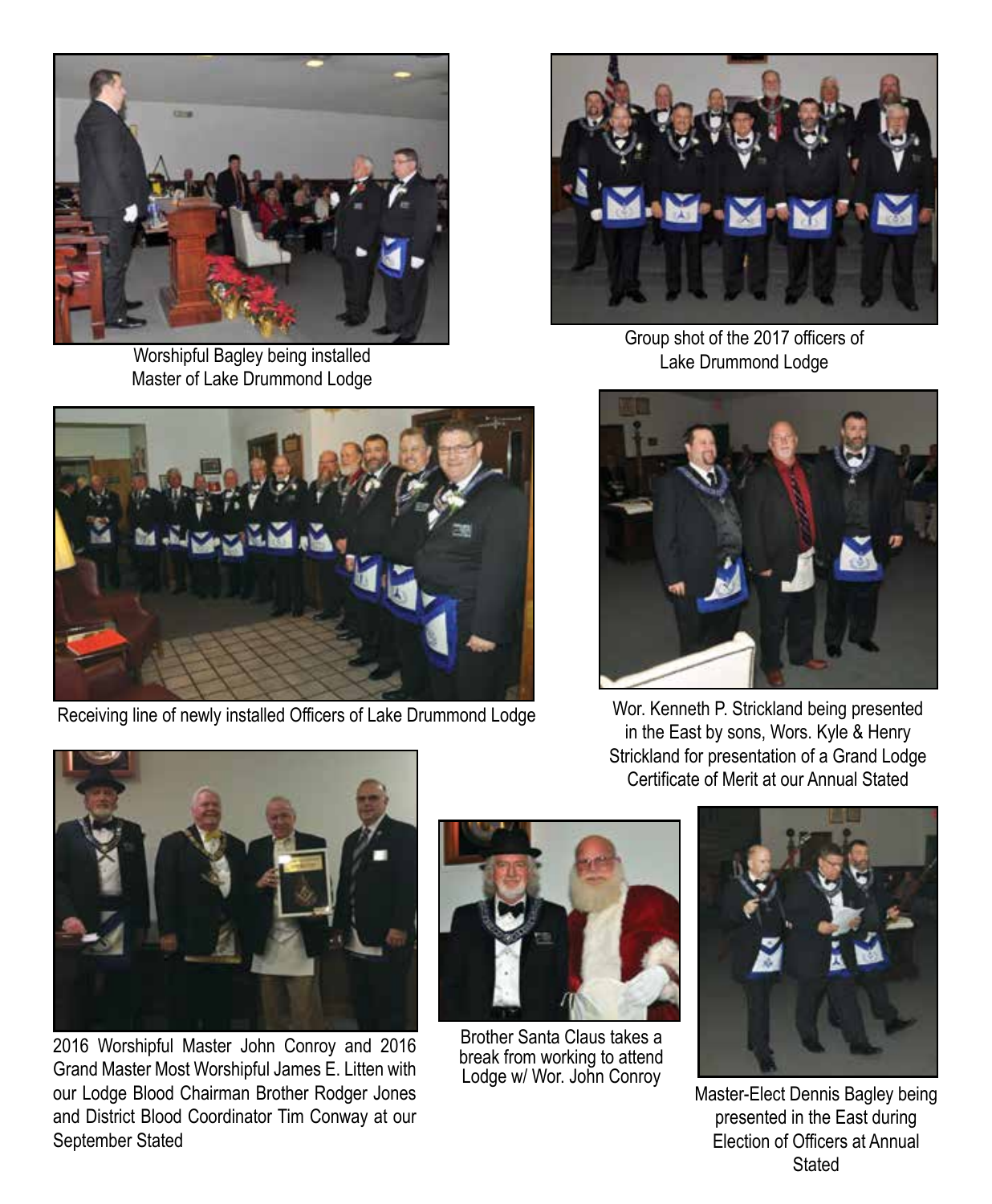#### 143RD YEAR JANUARY - JUNE 2017 VOL. 44, NO. 1

SCHEDULE OF EVENTS / MEETINGS DATES

#### Please Note: Schedule of events will be mailed monthly to members, please visit the Lodge website at www.lakedrummond178.org for up to date information.

| <b>Tues</b>  | Jan. 3        | South Norfolk No. 339 Stated, 7:30 PM, Dinner 6:30 PM                           |
|--------------|---------------|---------------------------------------------------------------------------------|
| <b>Thurs</b> | Jan. 5        | Berkley No. 167 Stated, 7:30 PM, Dinner 6:30 PM                                 |
| Mon          | Jan. 9        | Victory Chapter No. 16, OES, Stated, 7:30 PM @ Lake Drummond                    |
| Mon          | Jan. 9        | Masters, Wardens and Deacons Meeting, 6:00 PM @ BDI Temple                      |
|              |               | Election of Officers / Practice for DDGM OV                                     |
| <b>Tues</b>  | Jan. 10       | Doric No. 44 Stated, 7:30 PM, Dinner 6:30 PM                                    |
| Wed          | Jan. 11       | Lake Drummond Lodge Officer Meeting, 6:00 PM @ Lodge                            |
| <b>Thurs</b> | Jan. 12       | Lake Drummond Stated Communication, 7:00 PM, Dinner 6:00 PM                     |
|              |               | Speaker: Wor. Michael A. Pelletier, 36 DEO                                      |
| <b>Tues</b>  | Jan. 17       | Indian River No. 252 Stated, 7:30 PM, Dinner 6:30 PM                            |
|              |               | Official Visit of DDGM 36 - Right Worshipful Joseph B. Ramsey                   |
| <b>Thurs</b> | Jan. 19       | Lake Drummond Work Night, 7:00 PM, refreshments 6:00 PM                         |
| Mon          | <b>Jan 23</b> | Victory Chapter No. 16, OES, Stated, 7:30 PM @ Lake Drummond                    |
| <b>Tues</b>  | Jan. 24       | Cradock RAC No. 72 Stated, 7:00 PM, Covered dish dinner, 6:30 PM                |
| Wed          | Jan. 25       | Great Bridge No. 257 Stated, 7:30 PM, Dinner 6:30 PM                            |
|              |               | Official Visit of DDGM 36 - Right Worshipful Joseph B. Ramsey                   |
| <b>Thurs</b> | Jan. 26       | Lake Drummond Dark, Visit to Bremond Lodge No. 241                              |
| <b>Thurs</b> | Feb. 2        | Lake Drummond Dark, Berkley No. 167 Stated, 7:30 PM, Dinner 6:30 PM             |
|              |               | Official Visit of DDGM 36 - Right Worshipful Joseph B. Ramsey                   |
| Mon          | Feb. 6        | Masters, Wardens and Deacons Meeting, 6:00 PM @ BDI Temple                      |
| <b>Tues</b>  | Feb. 7        | South Norfolk No. 339 Stated, 7:30 PM, Dinner 6:30 PM                           |
|              |               | Official Visit of DDGM 36 - Right Worshipful Joseph B. Ramsey                   |
| <b>Thurs</b> | Feb. 9        | Lake Drummond Stated Communication, 7:00 PM, Dinner 6:00 PM                     |
|              |               | Official Visit of DDGM 36 - Right Worshipful Joseph B. Ramsey                   |
| Fri          | Feb. 10       | Grand Master's Official Visit to 36th & 56th Districts, 6:00 PM, Khedive Shrine |
| Mon          | Feb. 13       | Victory Chapter No. 16, OES, Stated, 7:30 PM @ Lake Drummond                    |
| <b>Tues</b>  | Feb. 14       | Doric No. 44 Stated, 7:30 PM, Dinner 6:30 PM                                    |
|              |               | Official Visit of DDGM 36 - Right Worshipful Joseph B. Ramsey                   |
| <b>Thurs</b> | Feb. 16       | Lake Drummond Work Night, 7:00 PM, refreshments 6:00 PM                         |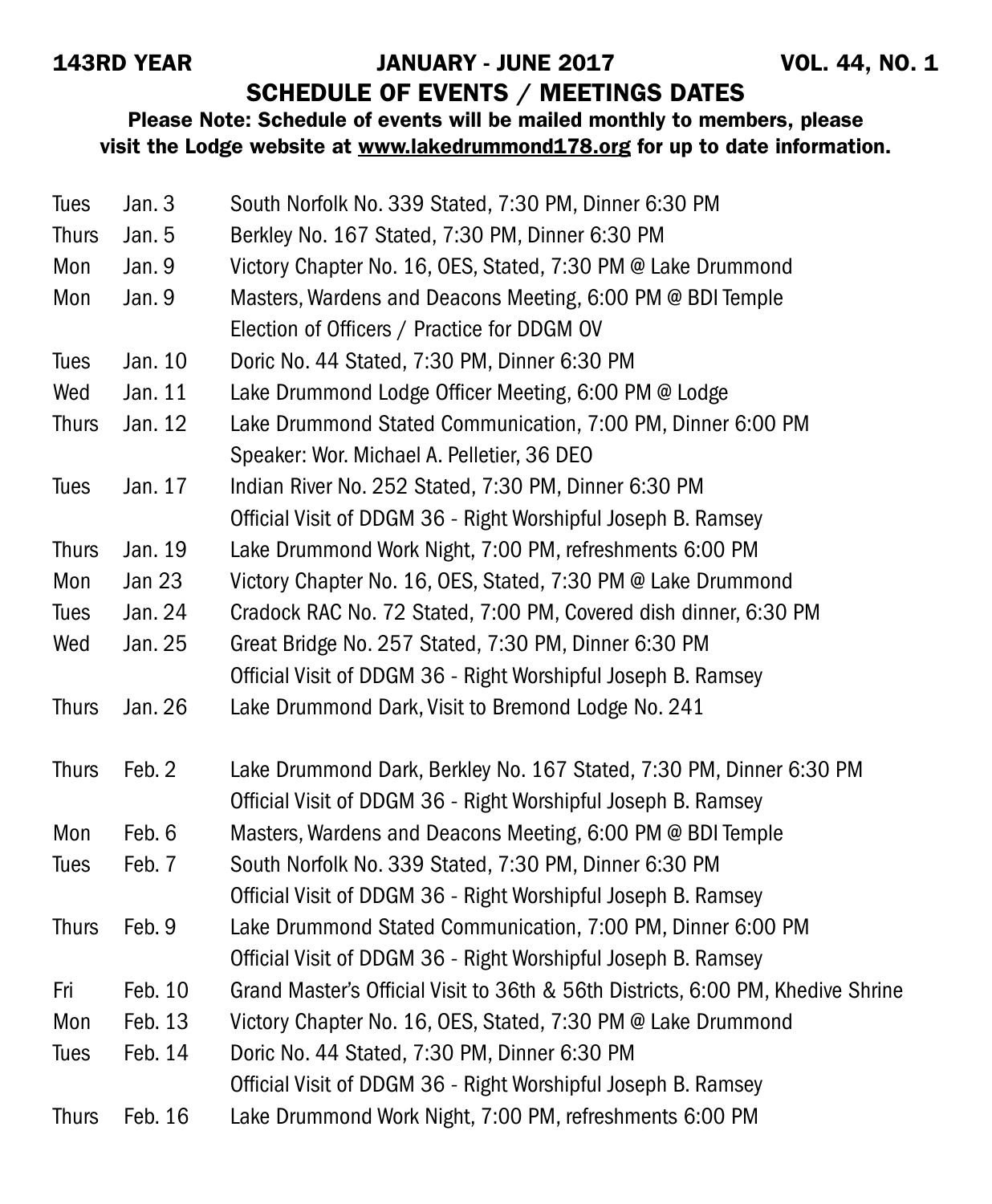| <b>Tues</b>  | Feb. 21 | Indian River No. 252 Stated, 7:30 PM, Dinner 6:30 PM                  |
|--------------|---------|-----------------------------------------------------------------------|
| Wed          | Feb. 22 | Great Bridge No. 257 Stated, 7:30 PM, Dinner 6:30 PM                  |
| <b>Thurs</b> | Feb. 23 | Lake Drummond Work Night, 7:00 PM, refreshments 6:00 PM               |
| Sat          | Feb. 25 | Khedive Potentate's Ball, 6:00 PM, Khedive Temple, Chesapeake         |
| Mon          | Feb. 27 | Victory Chapter No. 16, OES, Stated, 7:30 PM @ Lake Drummond          |
| <b>Tues</b>  | Feb. 28 | Cradock RAC No. 72 Stated, 7:00 PM, Covered dish dinner 6:30 PM       |
| <b>Thurs</b> | Mar. 2  | Lake Drummond Dark, Berkley No. 167 Stated, 7:30 PM, Dinner 6:30 PM   |
| Sat          | Mar. 4  | Allied Masonic Degrees Council No. 155, 7:30 PM, Covered Dish 6:30 PM |
| Mon          | Mar. 6  | Masters, Wardens and Deacons Meeting, 6:00 PM @ BDI Temple            |
| Tues         | Mar. 7  | South Norfolk No. 339 Stated, 7:30 PM, Dinner 6:30 PM                 |
| <b>Thurs</b> | Mar. 9  | Lake Drummond Stated Communication, 7:00 PM, Dinner 6:00 PM           |
|              |         | Speaker: Rt. Wor. W.E. "Billy" Irving, 36 DIW                         |
| Mon          | Mar. 13 | Victory Chapter No. 16, OES, Stated, 7:30 PM @ Lake Drummond          |
|              |         | <b>Election of Officers</b>                                           |
| <b>Tues</b>  | Mar. 14 | Doric No. 44 Stated, 7:30 PM, Dinner 6:30 PM                          |
| <b>Thurs</b> | Mar. 16 | Lake Drummond Work Night, 7:00 PM, refreshments at 6:00 PM            |
| Fri          | Mar. 17 | Division Leadership Conference, 6:00 PM, Norfolk Masonic Temple       |
| Sat          | Mar. 18 | Division Leadership Conference, 8:00 AM, Newport News Scottish Rite   |
| <b>Tues</b>  | Mar. 21 | Indian River No. 252 Stated, 7:30 PM, Dinner 6:30 PM                  |
| Wed          | Mar. 22 | Great Bridge No. 257 Stated, 7:30 PM, Dinner 6:30 PM                  |
| <b>Thurs</b> | Mar. 23 | Lake Drummond Work Night, 7:00 PM, refreshments at 6:00 PM            |
| Mon          | Mar. 27 | Victory Chapter No. 16, OES, Installation of Officers                 |
|              |         | (Open meeting), 2:00 PM @ Lake Drummond                               |
| <b>Tues</b>  | Mar. 28 | Cradock RAC No. 72 Stated, 7:00 PM, Covered dish dinner 6:30 PM       |
| <b>Thurs</b> | Mar. 30 | Lake Drummond Family Night, Covered Dish Dinner 6:30,                 |
|              |         | Lodge provides main course                                            |

\*TThe Rt. Wor. Robert W. Reardon 36th District Ritual School meets every Monday, 7:00 PM at Great Bridge No. 257. The School is Dark the Months of July, August and December.

MEETING HOURS: Lodge - 7:00 PM • R. A. Chapter - 7:00 PM • Victory OES Chapter - 7:30 PM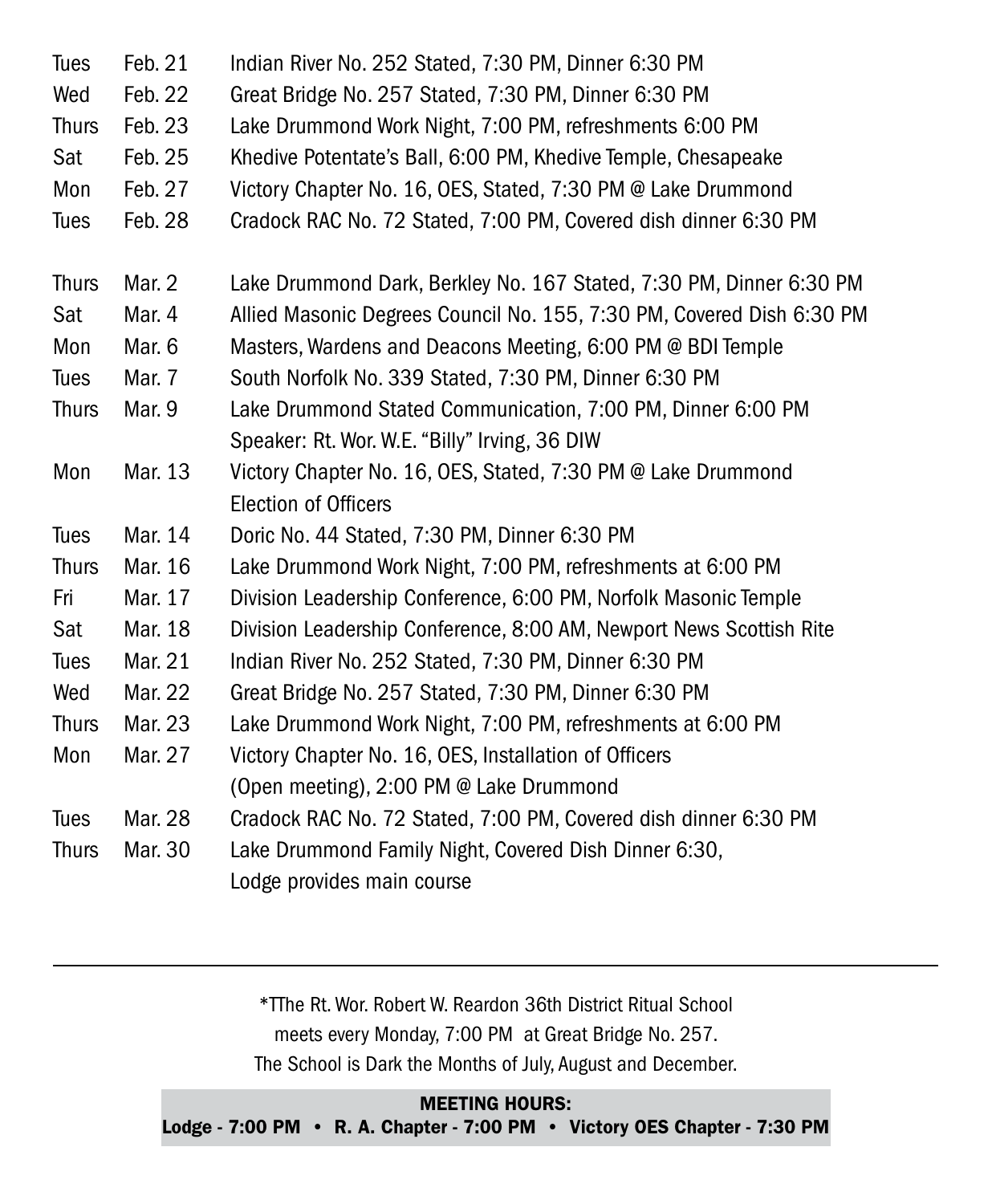### IN MEMORIAM

Brother Robert Richard Jones, 64MV

Raised: May 3, 1951 Died: June 25, 2015

Brother Richard Earle Mimms Raised: 04/06/1972 Died: 10/13/2016

Brother David Carl Bunting

Raised: 06/29/2007 Died: 11/12/2016

Brother Henry George Parker, PDDGM, HON, 58MV

Raised: 05/21/1958 Died: 11/30/2016

Brother John Watlington Waddill, 54MV

Raised: 04/26/1962 Died: 12/01/2016

*Note: The Lodge makes a memorial contribution to the Building Fund in memory of every deceased member.*

DONATIONS TO LODGE SCHOLARSHIP FUND

Brother R. D. Breher, Victory Chapter No. 16, OES

CONTRIBUTIONS TO THE LODGE BUILDING FUND

Brother B.H. Wilson, PDDGM, HON

#### MEMORIAL DONATIONS TO THE LODGE BUILDING FUND

Brother S.G. Harden, In Memory of Kathy Harden Mrs. C.M. Finlay, In Memory of Bro. Don Finlay Mrs. C.G. Willoughby, In Memory of Bro. Arthur Willoughby, Sr.

#### DONATIONS TO THE LODGE GENERAL OPERATING FUND

Brothers F.T. Whittington, Sr., PDDGM, LMIP; C.W. McCoy, LMIP; J.E. Morgan, Sr., PDDGM, LMIP; R.P. Nelson, 62MV

#### DONATIONS TO LODGE SCHOLARSHIP FUND

Brother H.P. Affeldt, 60MV

#### LODGE MEMORIAL BRICK PROJECT

Brethren and friends, thank you to all who contributed to the Memorial Brick Project. The mailbox and column have been completed and were unveiled at our December Annual Stated. For those of you unable to make it, you are encouraged to come check them out.

*Although the mailbox and column have been erected, opportunities to purchase bricks are still available, please contact the secretary for more information.*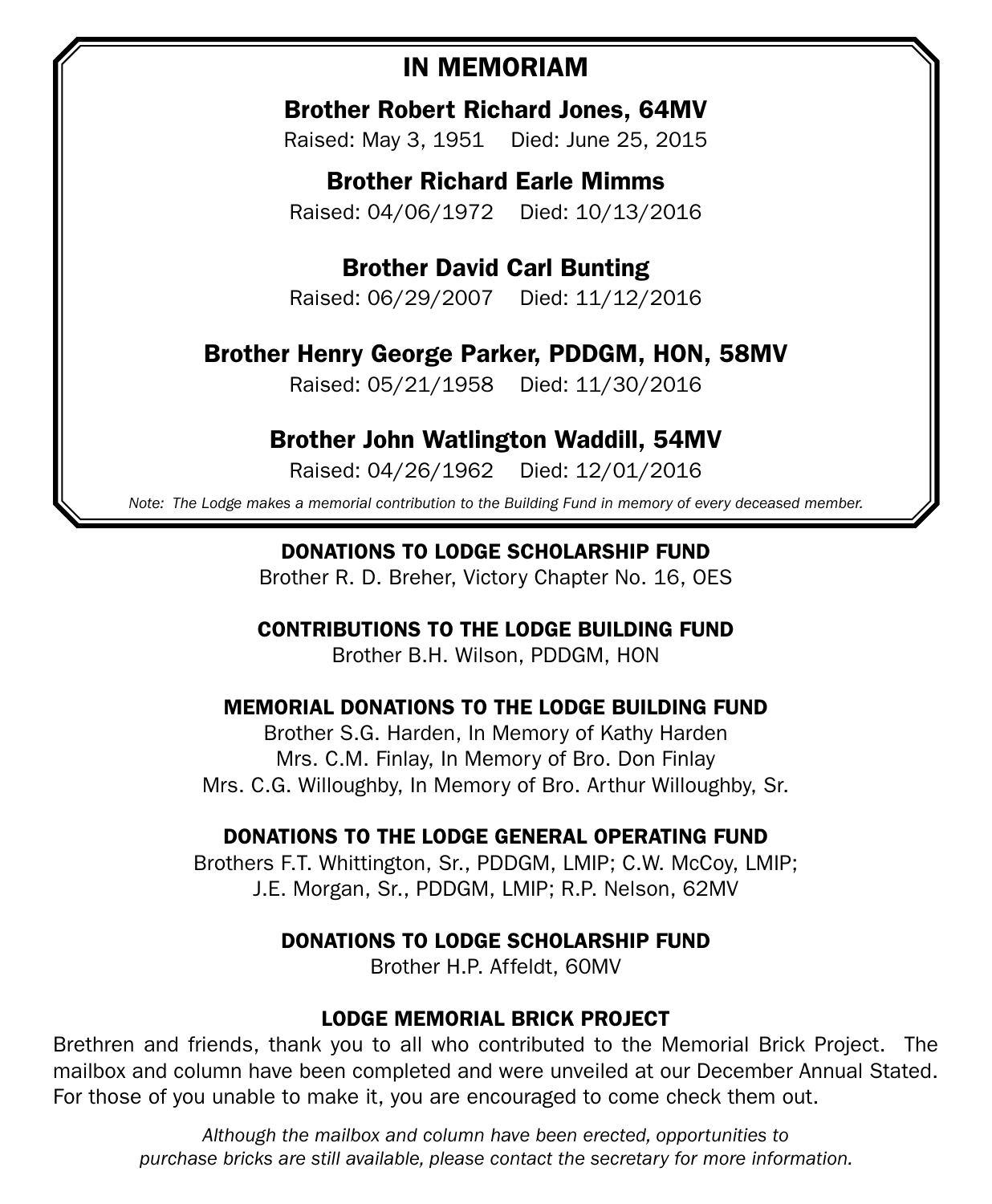ANNUAL MEMBERSHIP DUES 2017 - \$150.00 PER YEAR EFFECTIVE jan. 1, 2015

**2017 Dues Remittance Envelopes were mailed to the membership in November. The Secretary reports there are 19 members owing 2016 dues.**

#### GRAND LODGE'S LIFE MEMBERSHIP IN PERPETUITY PLAN FOR MEMBERS

Life Memberships can be paid in full or by an installment schedule of your own choosing. More details can be obtained from the Lodge Secretary. Effective January 1, 2015, \$150.00 x 16 years = \$2,400.00 with current year's dues paid. We have 114 LMIP members. We have 2 members using the installment payment plan to purchase a life membership.

# LMIP NOTICE

Brethren, at the 2016 Grand Annual Communication of the Grand Lodge of Virginia, a resolution to increase the multiplier for LMIP memberships from 16X to 25X current dues was presented. This resolution was narrowly defeated; however, there are already additional resolutions submitted for next year and the Grand Master has formed a committee to study the solvency of the LMIP program. This may be a great time to purchase an LMIP before it is possibly increased or changed. Please see the Secretary for further information



#### WITH THE SICK

The following members are on our sick list. Please keep them in your thoughts and prayers. Please report all sick Brethren and/or family members to the Lodge's Sick Committee Chairman, Brother E. W. "Gene" Klemp, Sr., Home Phone - (757) 487-4497, cell – (757) 537-2229 or email - GM1962@cox.net.

Brother Gregory T. Gustafson Brother Donald O. Lankford, Jr. Brother William T. Morris, LMIP Brother Ken E. Stephens, Sr., 50MV Brother Timothy M. Stockton Brother Elmer E. Walters, Sr., PM, LMIP, 50MV Brother Vernon Whedbee, Sr., LMIP

Brother E. Clifton E. Whitlock, PDDGM, LMIP Brother Paul A. Wotring Mrs. Myra Matthews, Masonic Sweetheart Mrs. Daphne Stephens, Wife of Bro. Ken Stephens, Sr. Mrs. Cheryl Stockton, Wife of Bro. Tim Stockton Mrs. Shirley Younger, Masonic Sweetheart Mrs. Joyce Zelinsky, Masonic Sweetheart